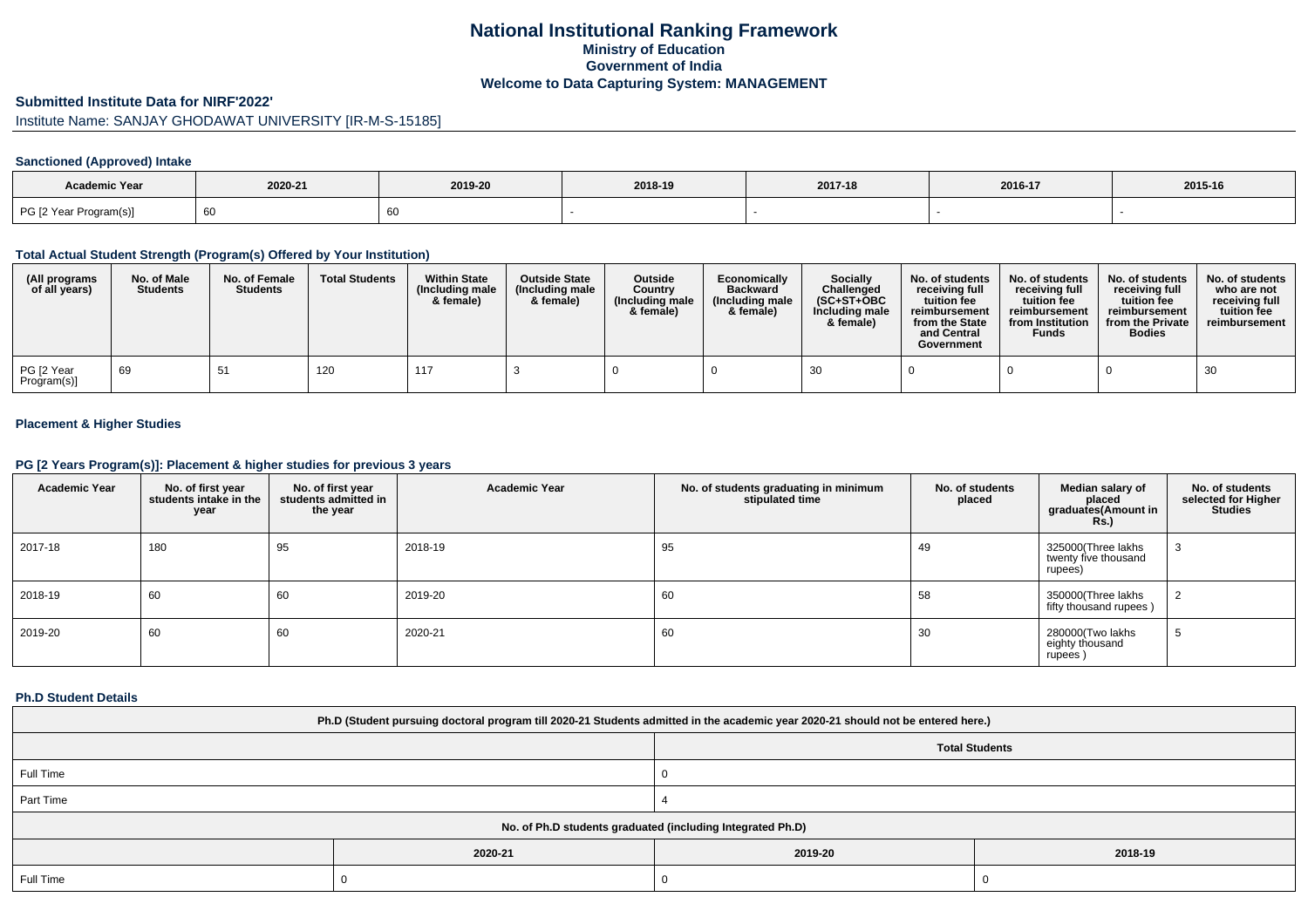| n-<br>t lime |  |  |
|--------------|--|--|
|              |  |  |

## **Financial Resources: Utilised Amount for the Capital expenditure for previous 3 years**

| <b>Academic Year</b>                                                                                                                                                           | 2020-21                                                     | 2019-20                                                              | 2018-19                                                       |  |  |  |  |  |
|--------------------------------------------------------------------------------------------------------------------------------------------------------------------------------|-------------------------------------------------------------|----------------------------------------------------------------------|---------------------------------------------------------------|--|--|--|--|--|
|                                                                                                                                                                                | <b>Utilised Amount</b>                                      | <b>Utilised Amount</b>                                               | <b>Utilised Amount</b>                                        |  |  |  |  |  |
| Annual Capital Expenditure on Academic Activities and Resources (excluding expenditure on buildings)                                                                           |                                                             |                                                                      |                                                               |  |  |  |  |  |
| Library (Books, Journals and e-Resources only)                                                                                                                                 | 24419 (Twenty four thousand four hundred nineteen rupees)   | 59760 (Fifty nine thousand seven hundred sixty rupees)               | 22172 (Twenty two thousand one hundred seventy two<br>rupees) |  |  |  |  |  |
| Expenditure on setting up/upgradation of laboratory                                                                                                                            | 0 (Zero)                                                    | 0 (Zero)                                                             | 0 (Zero)                                                      |  |  |  |  |  |
| Other expenditure on creation of Capital Assets (For setting up<br>classrooms, seminar hall, conference hall, library excluding<br>expenditure on Land , Building, Roads etc.) | 65386 (Sicty five thousand three hundred eighty six rupees) | 203364 (Two lakhs three thousand three hundred sixty four<br>rupees) | 104430 (One lakh four thousand four hundred thirty rupees)    |  |  |  |  |  |

### **Financial Resources: Utilised Amount for the Operational expenditure for previous 3 years**

| <b>Academic Year</b>                                                                                                                                                                            | 2020-21                                                                                | 2019-20                                                                             | 2018-19                                                                          |  |  |  |  |  |
|-------------------------------------------------------------------------------------------------------------------------------------------------------------------------------------------------|----------------------------------------------------------------------------------------|-------------------------------------------------------------------------------------|----------------------------------------------------------------------------------|--|--|--|--|--|
|                                                                                                                                                                                                 | <b>Utilised Amount</b>                                                                 | <b>Utilised Amount</b>                                                              | <b>Utilised Amount</b>                                                           |  |  |  |  |  |
| <b>Annual Operational Expenditure</b>                                                                                                                                                           |                                                                                        |                                                                                     |                                                                                  |  |  |  |  |  |
| Salaries (Teaching and Non Teaching staff)                                                                                                                                                      | 10855676 (One crore eight lakhs fifty five thousand six hundred<br>seventy six rupees) | 14980718 (One crore forty nine lakhs eighty lakhs seven<br>hundred eighteen rupees) | 2219784 (Twenty two lakhs nineteen thousand seven hundred<br>eighty four rupees) |  |  |  |  |  |
| Maintenance of Academic Infrastructure or consumables and<br>other running expenditures (excluding maintenance of hostels<br>and allied services, rent of the building, depreciation cost, etc) | 9962603 (ninety nine lakhs sixty two thousand six hundred<br>three rupees)             | 9616384 (Ninety six lakhs sixteen thousand three hundred<br>eighty four rupees)     | 3506638 (Thirty five lakhs six thousand six hundred thirty eight<br>rupees)      |  |  |  |  |  |
| Seminars/Conferences/Workshops                                                                                                                                                                  | 34295 (thirty four thousand two hundred ninety five rupees)                            | 2207317 (Twenty two lakhs seven thousand three hundred<br>seventeen rupees)         | 24500 (Twenty four thousand five hundred rupees)                                 |  |  |  |  |  |

## **Sponsored Research Details**

| <b>Financial Year</b>                    | 2020-21 | 2019-20 | 2018-19                       |  |
|------------------------------------------|---------|---------|-------------------------------|--|
| Total no. of Sponsored Projects          |         |         |                               |  |
| Total no. of Funding Agencies            |         |         |                               |  |
| Total Amount Received (Amount in Rupees) |         |         | 80000                         |  |
| Amount Received in Words                 | Zero    | Zero    | <b>Eighty Thousand rupees</b> |  |

### **Consultancy Project Details**

| <b>Financial Year</b>                    | 2020-21 | 2019-20 | 2018-19                            |  |
|------------------------------------------|---------|---------|------------------------------------|--|
| Total no. of Consultancy Projects        |         |         |                                    |  |
| Total no. of Client Organizations        |         |         |                                    |  |
| Total Amount Received (Amount in Rupees) |         |         | 471000                             |  |
| Amount Received in Words                 | Zero    | Zero    | Four lakhs seventy thousand rupees |  |

## **Executive Development Program/Management Development Programs**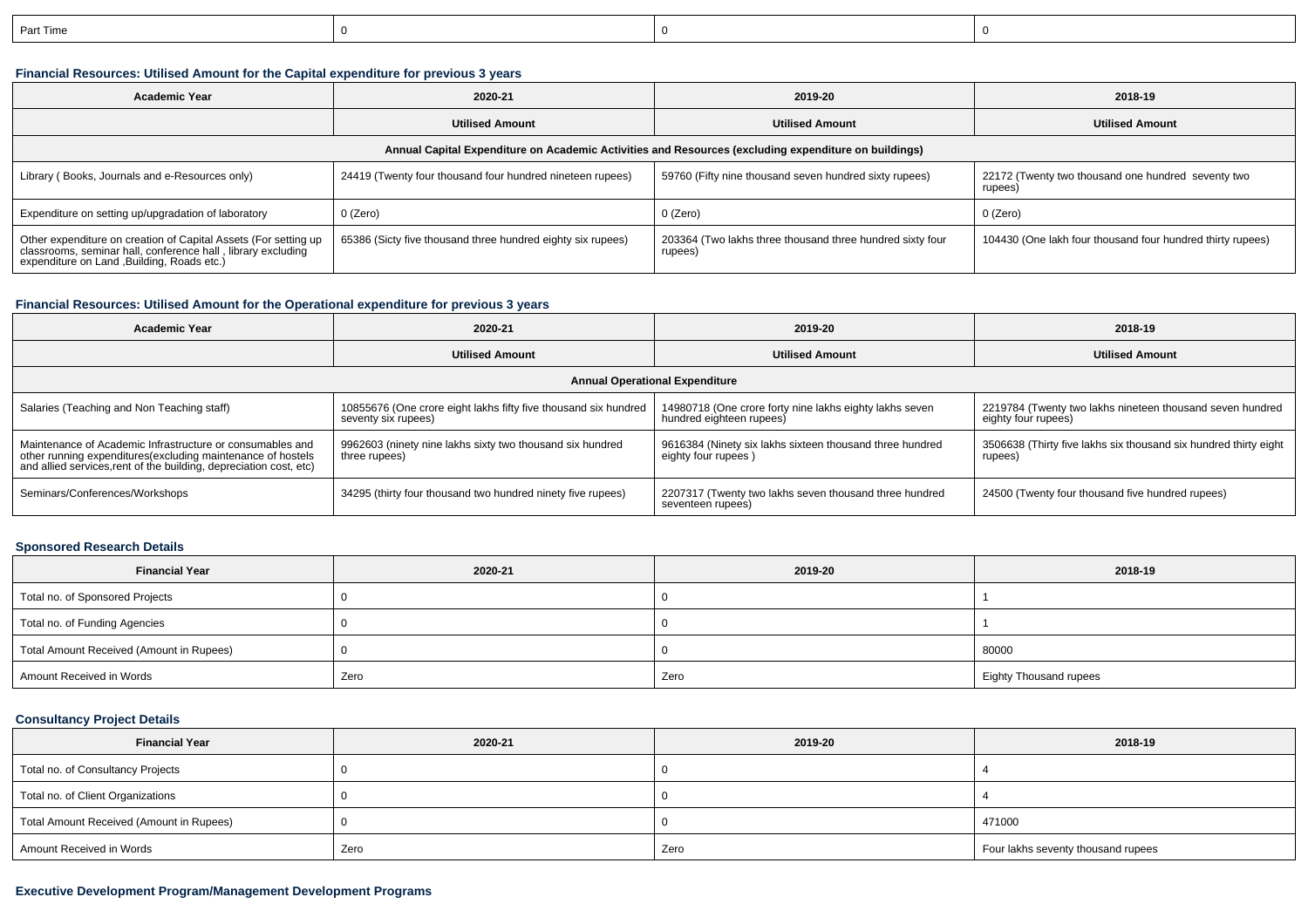| <b>Financial Year</b>                                                             | 2020-21 | 2019-20 | 2018-19 |  |
|-----------------------------------------------------------------------------------|---------|---------|---------|--|
| Total no. of Executive Development Programs/ Management<br>Development Programs   |         |         |         |  |
| Total no. of Participants                                                         |         |         |         |  |
| Total Annual Earnings (Amount in Rupees)(Excluding Lodging<br>& Boarding Charges) |         |         |         |  |
| <b>Total Annual Earnings in Words</b>                                             | Zero    | Zero    | Zero    |  |

## **PCS Facilities: Facilities of physically challenged students**

| 1. Do your institution buildings have Lifts/Ramps?                                                                                                         | Yes, more than 80% of the buildings |
|------------------------------------------------------------------------------------------------------------------------------------------------------------|-------------------------------------|
| 2. Do your institution have provision for walking aids, including wheelchairs and transportation from one building to another for<br>handicapped students? | Yes                                 |
| 3. Do your institution buildings have specially designed toilets for handicapped students?                                                                 | Yes, more than 80% of the buildings |

## **Faculty Details**

| Srno           | Name                      | Age | Designation                                         | Gender | Qualification | <b>Experience (In</b><br>Months) | <b>Currently working</b><br>with institution? | <b>Joining Date</b> | <b>Leaving Date</b>      | <b>Association type</b> |
|----------------|---------------------------|-----|-----------------------------------------------------|--------|---------------|----------------------------------|-----------------------------------------------|---------------------|--------------------------|-------------------------|
|                | Yogeshwari L Giri         | 41  | Dean / Principal /<br>Director / Vice<br>Chancellor | Female | Ph.D          | 228                              | Yes                                           | 12-02-2012          |                          | Regular                 |
| $\overline{2}$ | Abid Yunus Salati         | 57  | Associate Professor                                 | Male   | Ph.D          | 384                              | Yes                                           | 06-10-2010          | $\overline{\phantom{a}}$ | Regular                 |
| 3              | Asawari Kadam             | 41  | <b>Assistant Professor</b>                          | Female | <b>MBA</b>    | 180                              | Yes                                           | 26-05-2009          | $\overline{\phantom{a}}$ | Regular                 |
| 4              | Snehal Shinde             | 40  | <b>Assistant Professor</b>                          | Female | Ph.D          | 132                              | Yes                                           | 07-01-2011          | $\overline{\phantom{a}}$ | Regular                 |
| 5              | Arjun Patil               | 39  | <b>Assistant Professor</b>                          | Male   | <b>MBA</b>    | 220                              | Yes                                           | 29-06-2010          | $\overline{\phantom{a}}$ | Regular                 |
| 6              | Satyajeet Ingawale        | 38  | <b>Assistant Professor</b>                          | Male   | <b>MBA</b>    | 120                              | Yes                                           | 06-01-2012          | $\overline{\phantom{a}}$ | Regular                 |
| $\overline{7}$ | <b>Purushottam Petare</b> | 34  | <b>Assistant Professor</b>                          | Male   | Ph.D          | 132                              | Yes                                           | 07-01-2011          | $\sim$                   | Regular                 |
| 8              | Mugdha Joshi              | 36  | <b>Assistant Professor</b>                          | Female | <b>MBA</b>    | 144                              | Yes                                           | 27-09-2011          | $\overline{\phantom{a}}$ | Regular                 |
| 9              | Anirudha Kamble           | 38  | <b>Assistant Professor</b>                          | Male   | <b>MBA</b>    | 132                              | Yes                                           | 31-07-2012          | $\overline{\phantom{a}}$ | Regular                 |
| 10             | Sachin Lad                | 35  | <b>Assistant Professor</b>                          | Male   | Ph.D          | 159                              | Yes                                           | 08-01-2017          | $\overline{\phantom{a}}$ | Regular                 |
| 11             | Sagar Janrao              | 37  | <b>Assistant Professor</b>                          | Male   | <b>MBA</b>    | 150                              | Yes                                           | 01-01-2014          | $\overline{\phantom{a}}$ | Regular                 |
| 12             | Nikita Nille              | 35  | <b>Assistant Professor</b>                          | Female | <b>MBA</b>    | 141                              | Yes                                           | 13-06-2013          | $\overline{\phantom{a}}$ | Regular                 |
| 13             | Sameer Deshpande          | 47  | <b>Assistant Professor</b>                          | Male   | M. Phil       | 300                              | Yes                                           | 15-06-2016          | $\overline{\phantom{a}}$ | Regular                 |
| 14             | Anuradha Patil            | 29  | <b>Assistant Professor</b>                          | Female | <b>MBA</b>    | 48                               | Yes                                           | 17-07-2017          | $\overline{\phantom{a}}$ | Regular                 |
| 15             | Gourav Pednekar           | 30  | <b>Assistant Professor</b>                          | Male   | M.COM         | 90                               | Yes                                           | 17-07-2018          | $\overline{\phantom{a}}$ | Regular                 |
| 16             | Pavan Manurkar            | 39  | <b>Assistant Professor</b>                          | Male   | <b>MBA</b>    | 168                              | Yes                                           | 17-07-2017          | $\overline{\phantom{a}}$ | Adhoc / Contractual     |
| 17             | Rohit Landge              | 35  | <b>Assistant Professor</b>                          | Male   | <b>MBA</b>    | 132                              | Yes                                           | 07-01-2018          | $\sim$                   | Adhoc / Contractual     |
| 18             | Arpita Bidnurkar          | 34  | <b>Assistant Professor</b>                          | Female | <b>MBA</b>    | 101                              | Yes                                           | 16-07-2018          | $\overline{\phantom{a}}$ | Adhoc / Contractual     |
| 19             | Shubhangi Jagtap          | 35  | <b>Assistant Professor</b>                          | Female | M. Phil       | 144                              | Yes                                           | 16-07-2018          |                          | Adhoc / Contractual     |